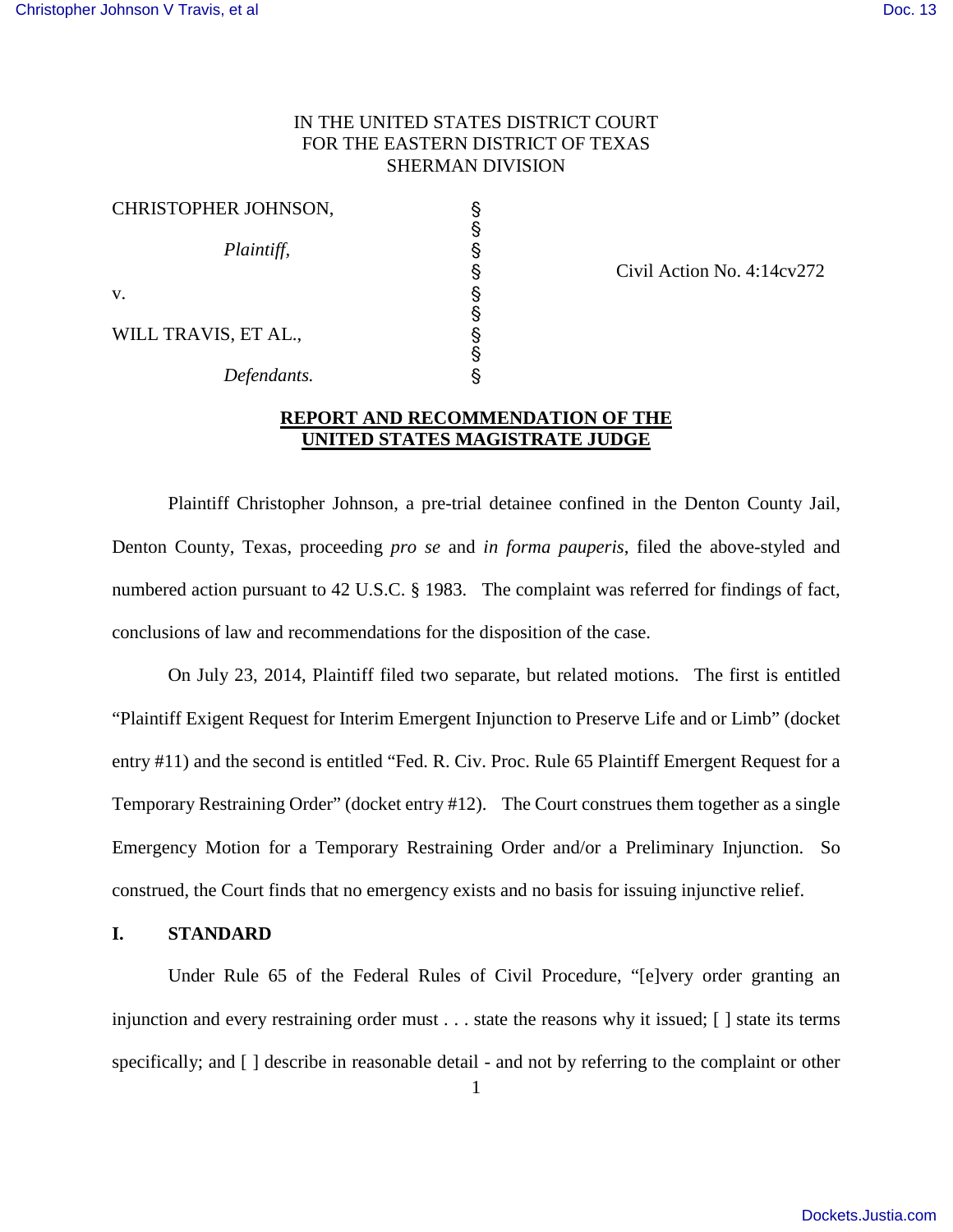document - the act or acts restrained or required." Fed. R. Civ. P. 65(d). Plaintiffs seeking injunctive relief must show:

- (1) a substantial likelihood of success on the merits,
- (2) a substantial threat that plaintiffs will suffer irreparable harm if the injunction is not granted,
- (3) that the threatened injury outweighs any damage that the injunction might cause the defendant, and
- (4) that the injunction will not disserve the public interest.

*Nichols v. Alcatel USA, Inc.*, 532 F.3d 364, 372 (5th Cir. 2008). The party seeking an injunction carries the burden of persuasion on all four requirements. *Lake Charles Diesel, Inc. v. Gen. Motors Corp.*, 328 F.3d 192, 196 (5th Cir. 2003).

#### **II. ANALYSIS**

The Court first notes that Plaintiff's underlying complaint, docket entry #1, alleges that on February 17, 2014, "at approximately 12 am 3 John and Jane Doe officers entered [his cell] beat him and drug by his restraints him more than 5 yards to a safety cell, and left in restraints approx... 5 hours." Complaint at PageID #4. Then on February 20, 2014, he alleges that Officer Thomas gave him an "unsanitary food tray with hair in the food" and when Plaintiff pointed this out, the officer had trustees remove the hairs and returned the food tray to Plaintiff while making a race-based comment. *Id*. at PageID #5. Plaintiff repeated that the food was unsanitary and alleges that Officer Thomas then told him he had refused the food. *Id*. Plaintiff alleges he knocked on the door of his cell and called for Corporal Weaver, who did not answer. *Id*. He alleges that Officer J. Lay then came and ordered Plaintiff to place his hands on the back wall of the cell, which he did. *Id*. He then alleges that Officer Lay entered his cell, "goatroped" him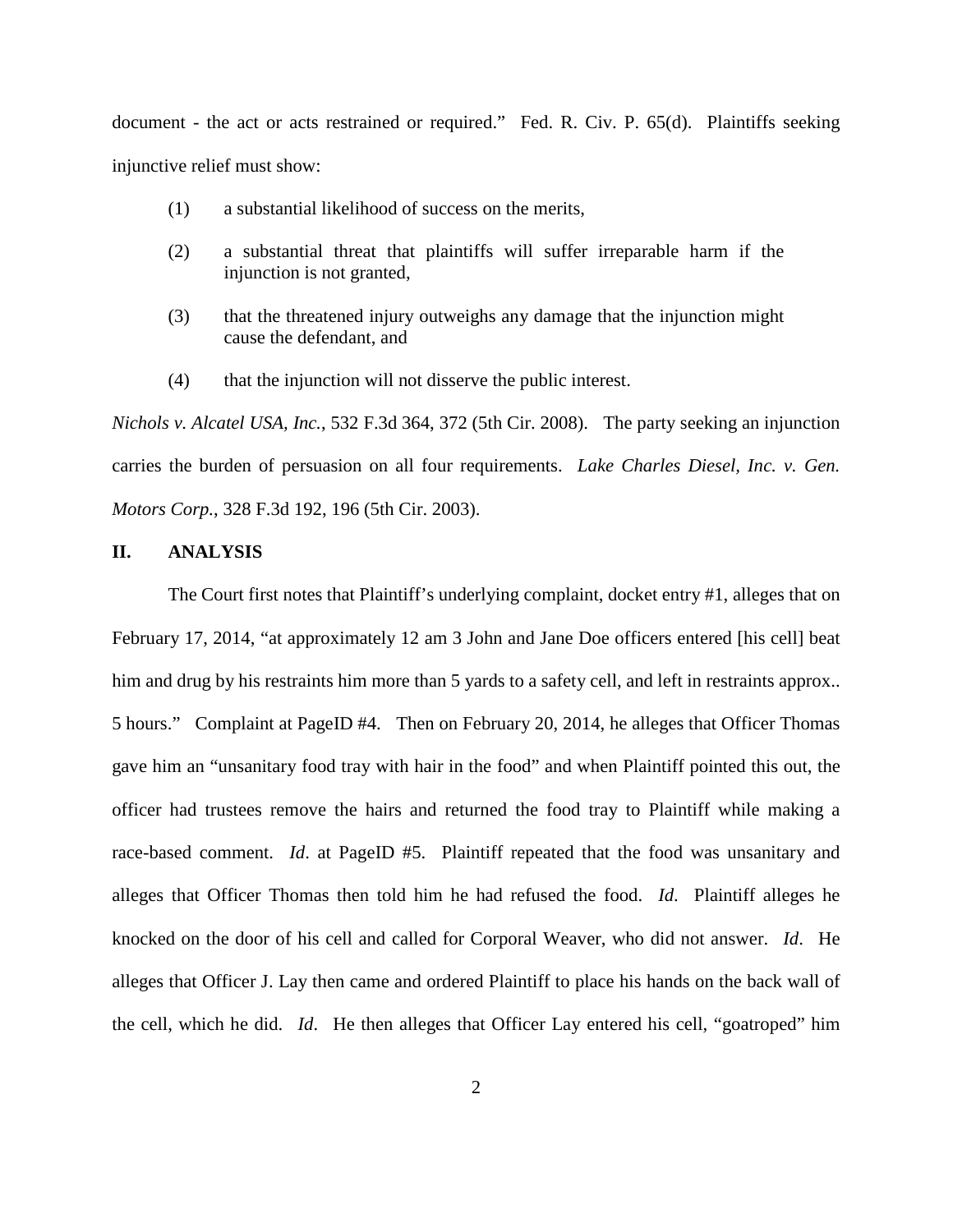with his forearm and slammed him to the floor. *Id*. With three other officers, Plaintiff alleges, Officer Lay struck and kicked him on his face, head and body, causing bleeding. *Id*. Then, he alleges, Officer Lay told another Jailer "to replace the cover on the light in the cell and told [Plaintiff], quote, "Radiation's going to kill you, [racial expletive]." *Id*. at PageID #5-6. He alleges he was then transferred to a "safety cell" in handcuffs where he was left bleeding and in pain for over three hours. *Id*. at PageID #6. He was then taken to an emergency room at 6:50 p.m. *Id*. "Days later," Officer Miller and a John Doe officer approached him in his cell and told him that if he made "any attempt toward a specific 'Caucasian' racist group," mouthing the undisclosed name of the group to him, he "would be murdered as a previous individual leaving Jail before the radiation could kill me." *Id*.

Plaintiff seeks relief in his complaint from the "excessive radiation from ultra-violent radiation from light fixture, egregiously affecting his health now," requesting to see a radiologist or other appropriate doctor "to determine the amount of radiation, damage, and any possible cure/treatments" from the alleged "ultra-violent radiation" exposure. *Id*. at PageID #7. He also seeks unspecified damages, injunctive and declaratory relief from the injuries described in the complaint. *Id*.

Attached to the complaint are two Denton County Detention Facility Inmate Grievance Forms prepared by Plaintiff and answered by Sergeant Cordell. In the first, Plaintiff complains of being exposed to "ultra-violent radiation" by the officers named in the compliant, though he does not specify the relief he sought. He dated the grievance February 21, 2014, but it was date-stamped as received April 7, 2014. Sgt. Cordell noted "This has been addressed previously – back dating your grievance also has no effect on the status as they are date and time stamped when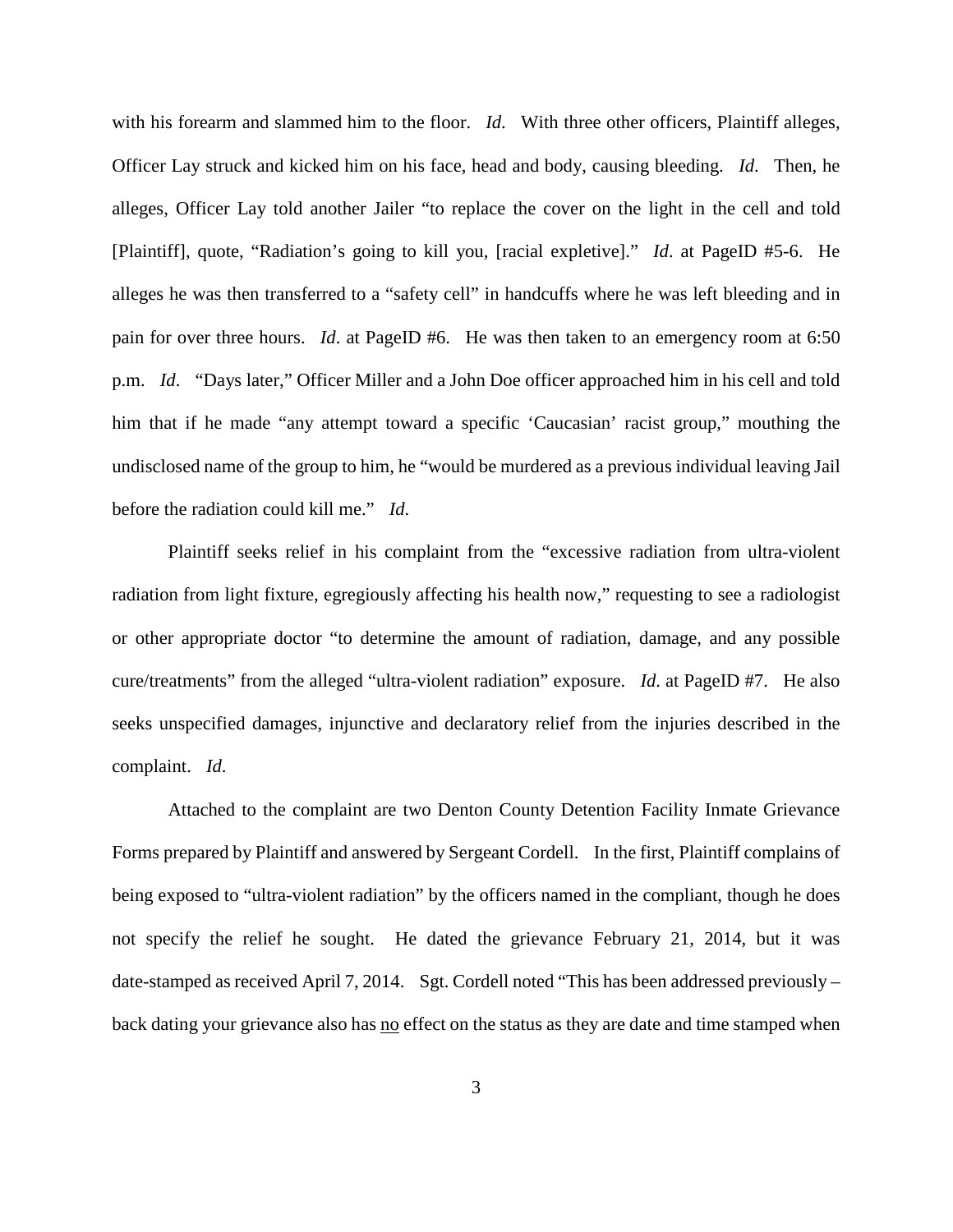they are received." *Id*. at PageID #9 (emphasis in original). His response was hand-dated "4/7/14." *Id.* The other grievance is dated February 22, 2014, and date-stamped as received on February 24, 2014. *Id.* at PageID #10. In it, Plaintiff complains that on that date, named officers retaliated against him by removing the television from his cell and punched him in the face. *Id*. When he told them that he thought his jaw was already broken, he alleges they responded with expletives. *Id*. He also thought his ankle was possibly broken. *Id*. He alleged the same officers where the ones who hit him on February 20, 2014. *Id*. On March 4, 2014, Sgt. Cordell responded that "Findings are that you refuse to follow and/or comply with orders given by the officers. Only the amount of force necessary to gain compliance has been used. Any medical issues have been addressed by the Medical Department." *Id*.

However, his instant motion for injunctive relief does not relate to any exposure to "ultra-violent<sup>[1](#page-3-0)</sup> radiation," the main issue in the complaint. Instead, he complains that when he was allegedly examined on February 20, 2014, the attending physician ordered an MRI and an "EKG" of his brain "if the pain persisted after two weeks." He complains he has never been offered an MRI, although he contends he has pain in his head and treatment only with Tylenol and similar products. He specifically seeks injunctive relief ordering an MRI and "EKG" of his brain. $2$ 

<u>.</u>

<span id="page-3-0"></span><sup>&</sup>lt;sup>1</sup> The nature of this "radiation" cannot be discerned from Plaintiff's pleadings. He appears to believe the radiation started when one jail officer allegedly told another officer to replace a cover on a light in Plaintiff's cell and then allegedly told Plaintiff that he would die of radiation. Whether he believes he is being exposed to ultraviolet radiation, i.e., radiation from the sun, or otherwise is unknown.

<span id="page-3-1"></span> $2$  He also asserts in the combined motion for injunctive relief that he has "TMJ" (i.e., a temporomandibular joint disorder) from a jaw injury (docket entry #11) and a broken ankle (docket entry #12) but has not received the treatment he alleges that examining doctors have recommended. He does admit that he has received pain medication from medical officials at the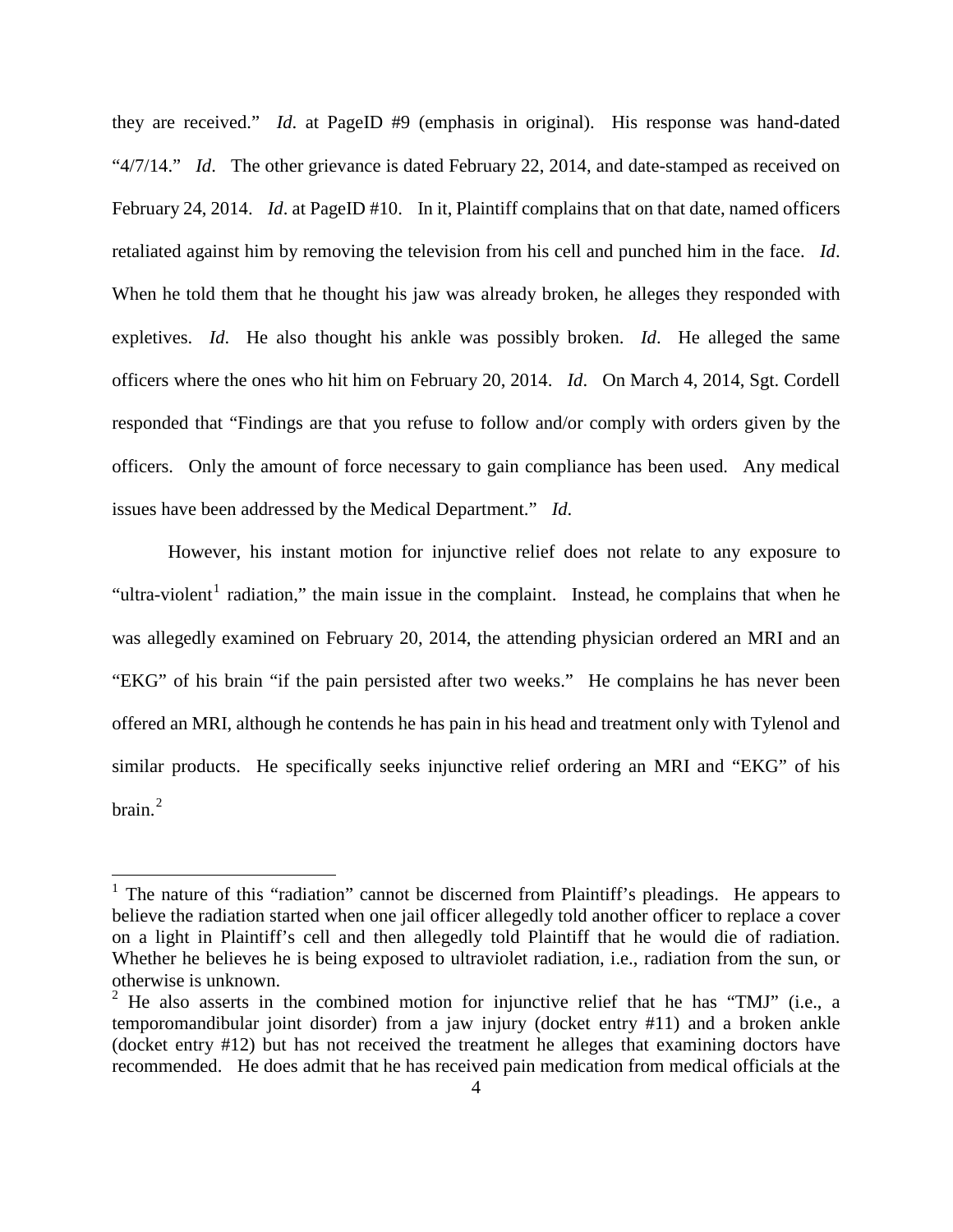First, Plaintiff has not satisfied the requirements of Rule 65, above, in order to obtain injunctive relief at all. He has not addressed any likelihood of success on the merits of his claims to begin with – a perilous proposition at best, given that the main thrust of his underlying complaint is that he is being exposed to "ultra-violent radiation" from a replaced light cover in his cell. He has not shown, or even alleged, a threat of irreparable harm if the injunction is not granted. He has used phrases such as "to preserve life and limb" and "imminent lift threat" in the captions of his combined motion and asks, "Must I first die?" (docket entry #12 at PageID #45), from which the Court can infer that Plaintiff means his health may be irreparably harmed absent the injunctive relief, but he has offered nothing of evidentiary value in support of such a proposition (an issue addressed in greater detail below). He has not addressed at all the third and fourth requirements, a showing that his injury outweighs any damage the injunctive relief may cause the Defendants and that granting the injunctive relief will not disserve the public interest. Plaintiff must carry the burden of persuasion on all four of these factors, *Lake Charles Diesel, Inc.*, 328 F.3d at 196 (citing *Canal Auth. v. Callaway*, 489 F.2d 567, 572 (5th Cir. 1974)), but has not done so.

 Second, "[t]he plaintiff has the burden of introducing sufficient evidence to justify the grant of a preliminary injunction." *PCI Transp., Inc. v. Fort Worth & Western R. Co.*, 418 F.3d 535, 546 (5th Cir. 2005) (citing *Canal Auth.*, 489 F.2d at 578-79). "If the party requesting the injunction cannot show that factual disputes exist regarding the required elements, and cannot introduce evidence sufficient to justify granting the motion, a hearing on the requested injunctive

<u>.</u>

Denton County Jail, although it is not oxycontin as he alleges was prescribed by an emergency room doctor. He also alleges that he awoke in the emergency room at Denton Regional Hospital on June 21, 2014, "after being uncon[s]cious approx. 9 hours" at which time the emergency room physician again ordered an MRI and an "EKG" of the brain.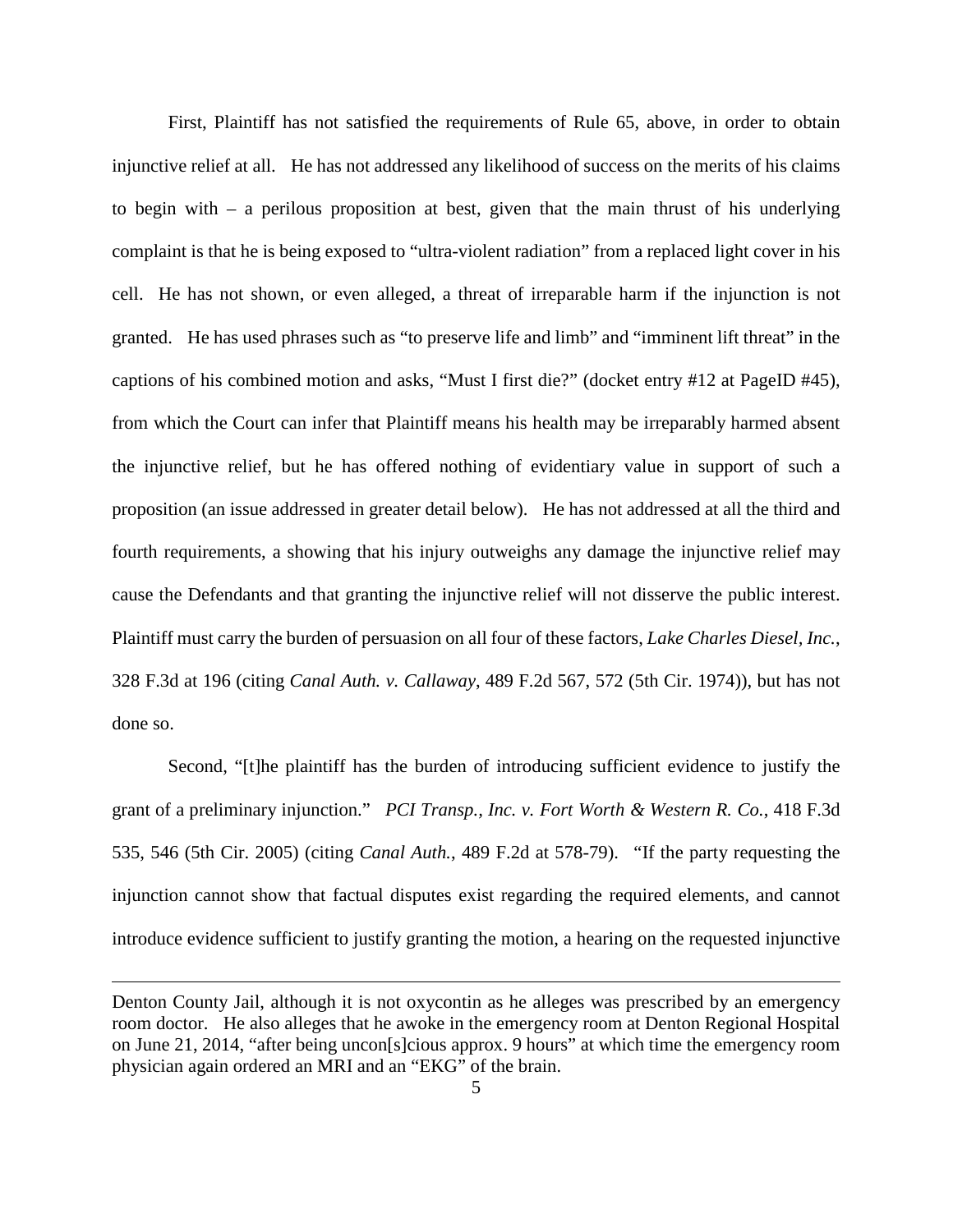relief is unnecessary." *Anderson v. Jackson*, 556 F.3d 351, 360 (5th Cir. 2009) (citing *PCI Transp.*, 418 F.3d at 546). Here, Plaintiff has not provided any objective evidence at all to support any of his medical-related claims or that any tests have even been suggested by medical personnel. His two motions, construed together by this Court, both carry a signed certification at their end that "the foregoing is true and correct every part hereof under penalty of perjury pursuant to 28 U.S.C. § 1746," signed and dated by Plaintiff. Insofar as the motions include factual statements, they are given the evidentiary value of a sworn declaration under penalty of perjury.<sup>[3](#page-5-0)</sup> However, the statements themselves are not "evidence sufficient to justify granting the motion." *Anderson*, 556 F.3d at 360. They are, at best, conclusory statements that Plaintiff believes he is owed an MRI based on what he believes a doctor stated in February 2014. He further muddies the issue by claiming he is also owed an "EKG" of his brain, without further explanation. He has provided absolutely no objective medical evidence, such as an emergency room treatment discharge diagnosis summary or any other medical record, supporting his claim. Accordingly, the motion is unsupported and no evidentiary hearing is necessary. *Id*.

Finally, Plaintiff has characterized his motion as of an "emergency" nature. However, the incident from which it emerges, an alleged attack by jailhouse guards, occurred on February 20, 2014. He did not even file his initial complaint until April 30, 2014. He now seeks injunctive relief in the belief he is owed an MRI and an "EKG" of his brain based on his allegation of what an emergency room physician said in February 2014 and his allegation that he continues to have pain

<span id="page-5-0"></span><sup>&</sup>lt;sup>3</sup> Plaintiff also submitted a statement on May 22, 2014 (docket entry #6), that is nearly identical to the portion of his instant motion contained in docket entry #11. It is equally conclusory and unsupported by any evidence and to the extent it is construed as a separate motion for injunctive relief, it should be denied as moot for the same reasons stated herein applied to the instant combined motion.